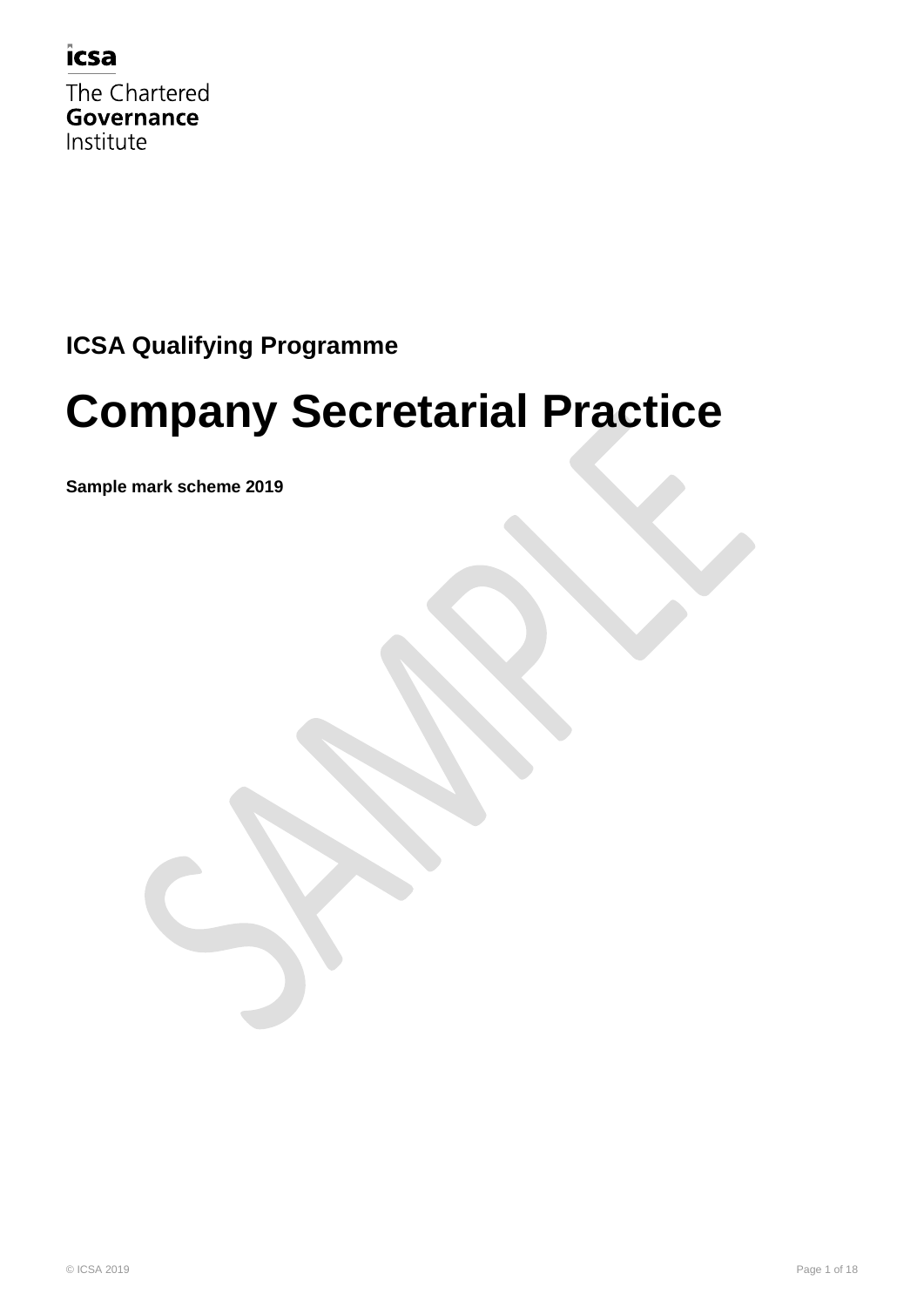## **Section A**

| Question<br>number | <b>Answer</b>                                                                                                                                                                                                                                                                                                                                                                                                                                                                                                                                                                                               | <b>Mark</b> |
|--------------------|-------------------------------------------------------------------------------------------------------------------------------------------------------------------------------------------------------------------------------------------------------------------------------------------------------------------------------------------------------------------------------------------------------------------------------------------------------------------------------------------------------------------------------------------------------------------------------------------------------------|-------------|
|                    | Up to three marks from any of the following.<br>The resignation must be entered in the company's register of directors and<br>secretaries (1) and notified to the Registrar of Companies on the appropriate<br>form (Form TM02) (1) within 14 days of the resignation (s276/7 Companies<br>Act 2006) (1). Private companies may have chosen to maintain the register of<br>secretaries on the central register held at Companies Housein which case<br>the CA2006 provides that the notification to Companies House will also serve<br>to update the central register (1).<br>Reward other valid responses. |             |
|                    | Tota                                                                                                                                                                                                                                                                                                                                                                                                                                                                                                                                                                                                        |             |

| Question<br>number | Answer                                                                                                                                                                                                                                                                                                                                                                                                                                                                   | <b>Mark</b> |
|--------------------|--------------------------------------------------------------------------------------------------------------------------------------------------------------------------------------------------------------------------------------------------------------------------------------------------------------------------------------------------------------------------------------------------------------------------------------------------------------------------|-------------|
|                    | Up to three marks from any of the following.                                                                                                                                                                                                                                                                                                                                                                                                                             |             |
|                    | Companies may permanently disapply pre-emption by excluding such rights<br>in their Articles of Association(this will require a variation of the Articles) (1).<br>Alternatively, the rights may be excluded for a specific duration by special<br>resolution of the members (1). It is usual for listed companies to request an<br>annual waiver at each AGM for up to 10% of the issued share capital (1),<br>subject to a rolling limit of 7.5% over three years (1). |             |
|                    | Reward other valid responses.                                                                                                                                                                                                                                                                                                                                                                                                                                            |             |
|                    | Tota                                                                                                                                                                                                                                                                                                                                                                                                                                                                     |             |

| Question<br>number | <b>Answer</b>                                                                                                                                                                                                                                                                                                                                                                                                                                                                                                         | <b>Mark</b> |
|--------------------|-----------------------------------------------------------------------------------------------------------------------------------------------------------------------------------------------------------------------------------------------------------------------------------------------------------------------------------------------------------------------------------------------------------------------------------------------------------------------------------------------------------------------|-------------|
| 3                  | A listed company must undertake a tender for their external audit services at<br>least every ten years (1). The maximum period of engagement for the<br>external auditor is the longer of:<br>10 years from when the auditor was appointed (1);<br>20 years, provided that a tender has been held in the last 10 years (1);<br>such other period not exceeding 20 years from when the auditor was<br>appointed (1) and ending on the last day of the relevant 10 year period<br>(1).<br>Reward other valid responses. |             |
|                    | Total                                                                                                                                                                                                                                                                                                                                                                                                                                                                                                                 | (5)         |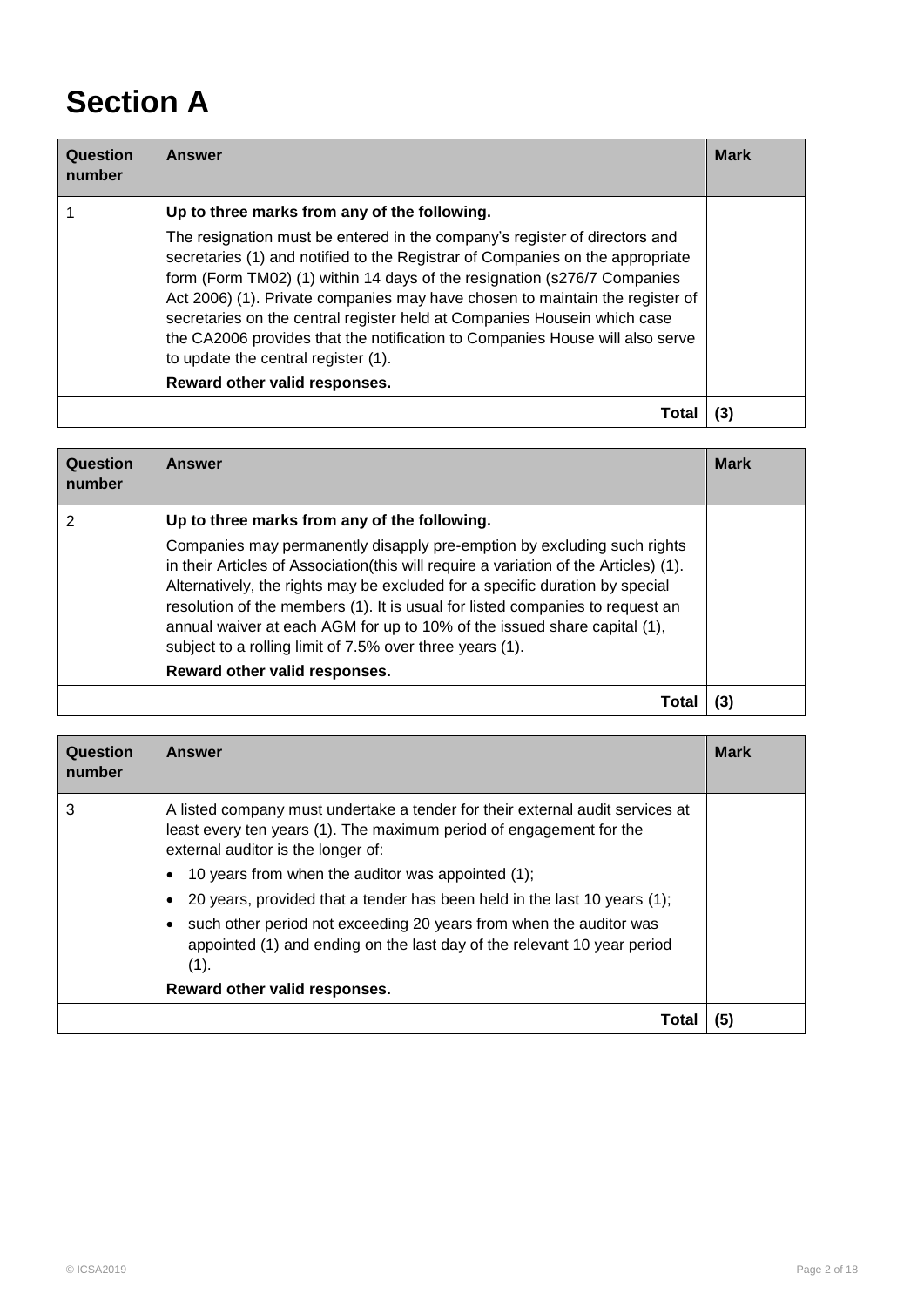| Question<br>number | Answer                                                                                 | <b>Mark</b> |
|--------------------|----------------------------------------------------------------------------------------|-------------|
| 4                  | Company name and registered number<br>٠                                                |             |
|                    | Place, date and time of the meeting                                                    |             |
|                    | Directors and other attendees                                                          |             |
|                    | Confirmation of the meeting's Chair                                                    |             |
|                    | Confirmation that a quorum was present                                                 |             |
|                    | Declaration of any conflicts of interest                                               |             |
|                    | Time meeting closed                                                                    |             |
|                    | Signature block for the Chair to sign the minutes                                      |             |
|                    | Award one mark each for any two of the above answers.                                  |             |
|                    | Do not accept partial answers (for example place of meeting without<br>date and time). |             |
|                    | Reward other valid responses.                                                          |             |
|                    | Total                                                                                  | (3)         |

| Question<br>number | <b>Answer</b>                                                                                                                                                                                                                                                                                                                                                                                                                                                                              | <b>Mark</b> |
|--------------------|--------------------------------------------------------------------------------------------------------------------------------------------------------------------------------------------------------------------------------------------------------------------------------------------------------------------------------------------------------------------------------------------------------------------------------------------------------------------------------------------|-------------|
| 5                  | Up to four marks from any of the following.                                                                                                                                                                                                                                                                                                                                                                                                                                                |             |
|                    | A director must provide their residential address to the Registrar of<br>Companies, in case the Registrar needs to contact them at the home<br>address (1). However, in order to provide protection from fraud and potential<br>harassment of the director (1), it is usual to provide a service address to the<br>Registrar of Companies (1), which typically is the company's registered office<br>address $(1)$ – it is only the service address which is visible to the public $(1)$ . |             |
|                    | Reward other valid responses.                                                                                                                                                                                                                                                                                                                                                                                                                                                              |             |
|                    | Tota                                                                                                                                                                                                                                                                                                                                                                                                                                                                                       | (4)         |

| Question<br>number | Answer                                                                                                                   | <b>Mark</b> |
|--------------------|--------------------------------------------------------------------------------------------------------------------------|-------------|
| 6                  | The following must be filed with the Registrar of Companies within 15 days of<br>the passing of aspecial resolution (1): |             |
|                    | a signed copy of the special resolution (1); and                                                                         |             |
|                    | the amended Articles of Association (1).<br>$\bullet$                                                                    |             |
|                    | Reward other valid responses.                                                                                            |             |
|                    | Total                                                                                                                    | (3)         |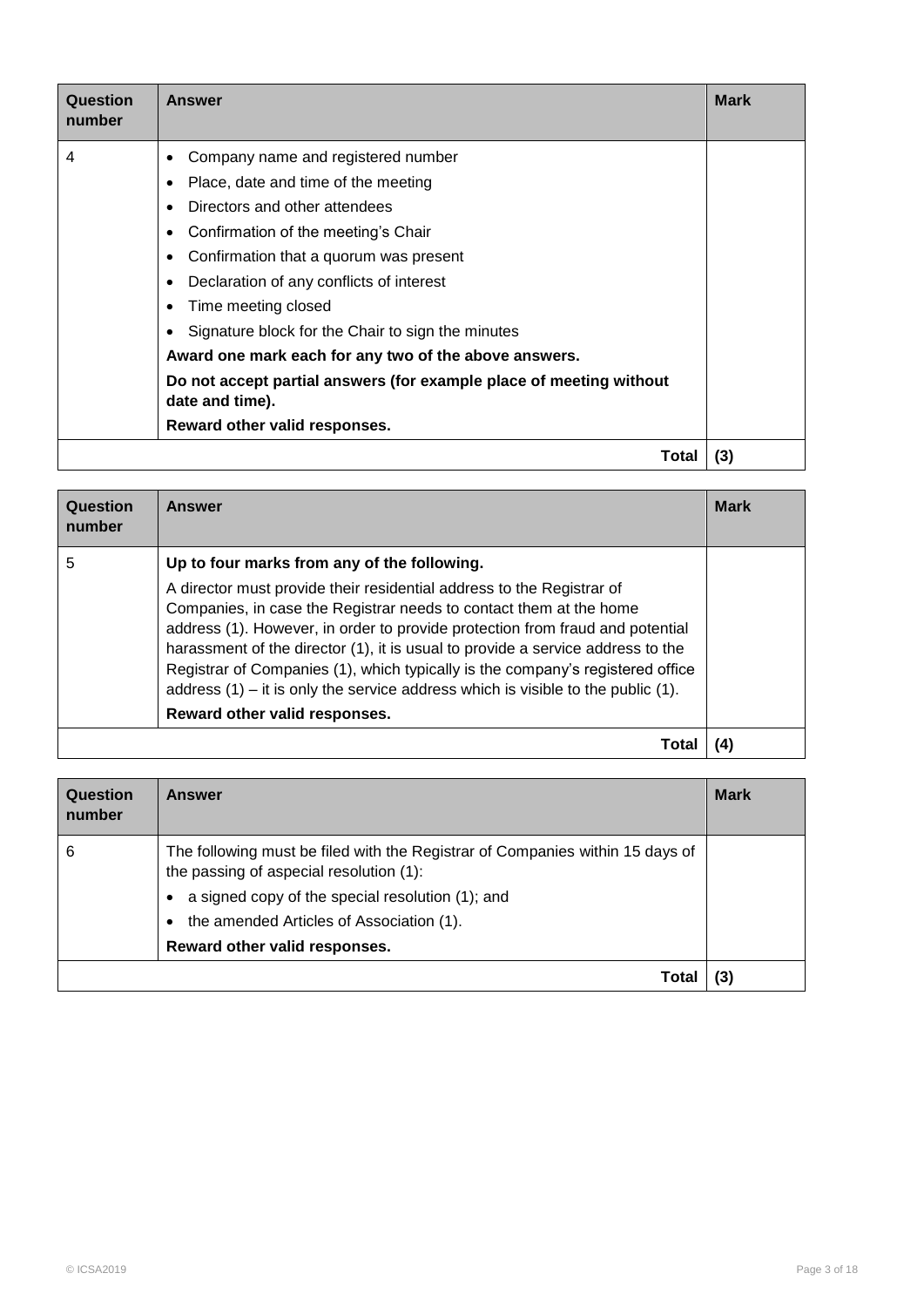| Question<br>number | Answer                                                                                                                                                                                                                                                                                                                                                               | <b>Mark</b> |
|--------------------|----------------------------------------------------------------------------------------------------------------------------------------------------------------------------------------------------------------------------------------------------------------------------------------------------------------------------------------------------------------------|-------------|
|                    | Up to three marks from any of the following.                                                                                                                                                                                                                                                                                                                         |             |
|                    | A listed company may only pay its directors' remuneration in accordance with<br>a Remuneration Policy. (1) The Remuneration Policy must be put to the vote<br>at a general meeting at least once every three years (1) and at any time a<br>change to the Policy is proposed (1). The vote is binding upon the company<br>in respect of directors' remuneration. (1) |             |
|                    | Reward other valid responses.                                                                                                                                                                                                                                                                                                                                        |             |
|                    | Tota                                                                                                                                                                                                                                                                                                                                                                 |             |

| <b>Question</b><br>number | Answer                                           | <b>Mark</b> |
|---------------------------|--------------------------------------------------|-------------|
| 8                         | B: Any one director may convene a Board meeting. |             |
|                           | <b>Total</b>                                     | (1)         |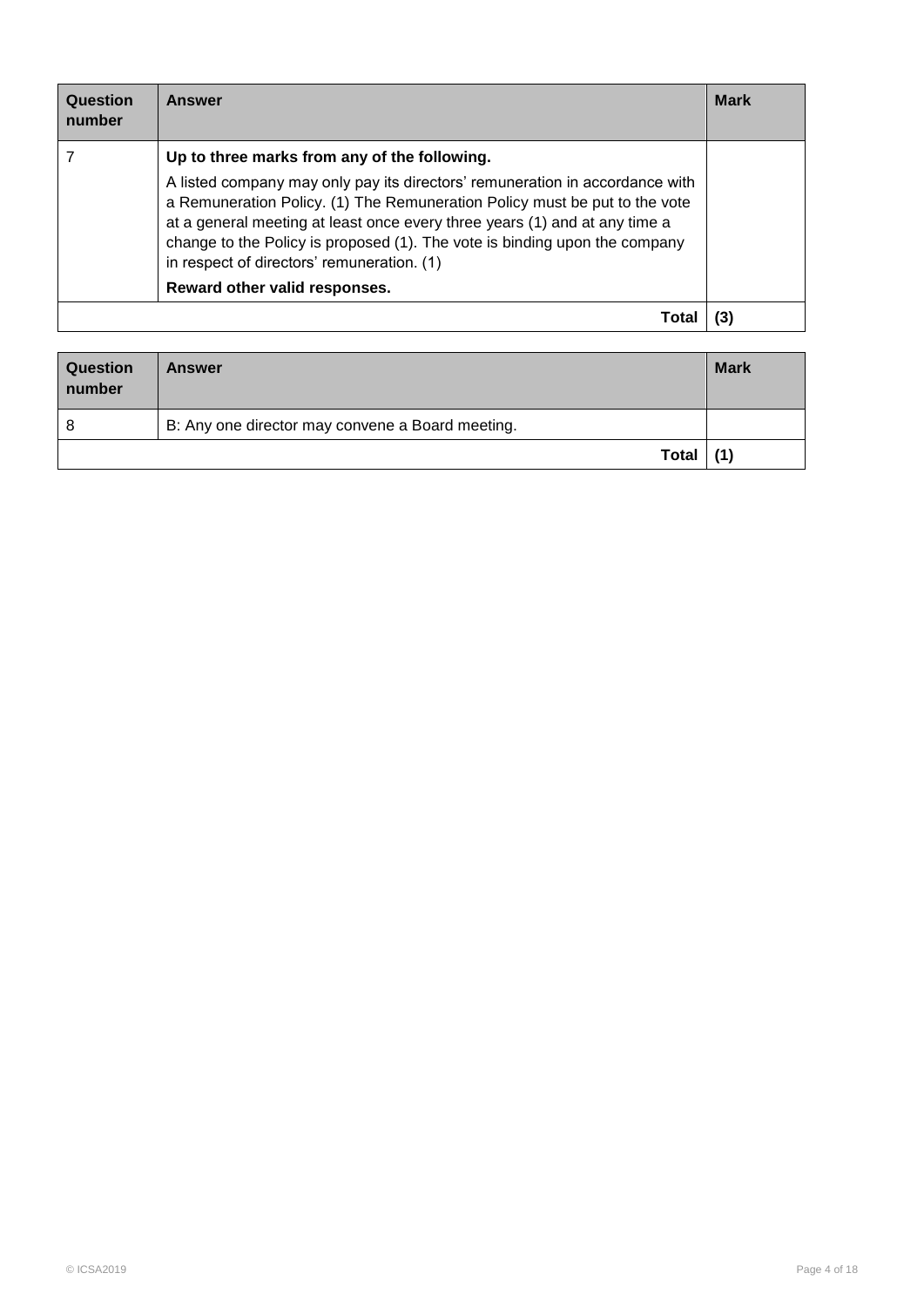## **Section B**

| Question<br>number | <b>Indicative content</b>                                                                                                                                                                                                                                                                                                                                                           |  |  |
|--------------------|-------------------------------------------------------------------------------------------------------------------------------------------------------------------------------------------------------------------------------------------------------------------------------------------------------------------------------------------------------------------------------------|--|--|
| 9(a)<br>13 marks   | Answers should demonstrate an understanding of the correct operation of a public limited<br>company and be applied to the particular circumstances in the question. Answers also need to<br>identify and apply the relevant statutory regulations for a public limited company.                                                                                                     |  |  |
|                    | Answers could include the following content:                                                                                                                                                                                                                                                                                                                                        |  |  |
|                    | Re-registration as a public limited company                                                                                                                                                                                                                                                                                                                                         |  |  |
|                    | Before a private company limited by shares can re-register as a public company, it must meet<br>certain minimum criteria and it must also take action in advanceas part of the re-registration in<br>any area where the company is deficient.                                                                                                                                       |  |  |
|                    | Areas where Bricklawn may not meet the required criteria                                                                                                                                                                                                                                                                                                                            |  |  |
|                    | A plc must have at least two directors (s.154 Companies Act 2006). Hence Graham will need<br>$\bullet$<br>to appoint another director.                                                                                                                                                                                                                                              |  |  |
|                    | The directors will need to consider if the Company Secretary of a plc is suitably qualified as<br>$\bullet$<br>per the criteria set out in the CA2006 (s.273 CA 2006). The directors should confirm whether<br>Anita is suitably qualified or experienced as a Company Secretary or a new Company<br>Secretary will need to be appointed who meets the requirements of the CA 2006. |  |  |
|                    | A plc must have issued at least £50,000 of share capital, in nominal value of which all of a<br>$\bullet$<br>premium and at least 25% of the nominal value must be paid (s. 763 - 764 CA 2006). The<br>share capital of £10,000 is therefore insufficient and additional shares must be subscribed<br>and allotted. It will be necessary either to:                                 |  |  |
|                    | find a new shareholder to make the additional investment; or<br>$\bullet$                                                                                                                                                                                                                                                                                                           |  |  |
|                    | launch a rights issue so that each shareholder is given the opportunity to increase their<br>$\bullet$<br>shareholding pro-rata to their existing shareholding; or                                                                                                                                                                                                                  |  |  |
|                    | disapply pre-emption rights and allot additional shares to one or more holders so that<br>0<br>the minimum capital requirement is achieved.                                                                                                                                                                                                                                         |  |  |
|                    | All companies' annual accounts must be audited (s.475 CA2006) unless the company<br>٠<br>qualifies as exempt from audit. Bricklawn appears to have qualified as a small company<br>(s.477 CA2006) and was therefore exempt from having its accounts audited. This exemption<br>will no longer be available on re-registration and an external audit firm must be appointed.         |  |  |

| Level          | <b>Mark</b> | <b>Descriptor</b>                                                                                                                                                                                                                           |
|----------------|-------------|---------------------------------------------------------------------------------------------------------------------------------------------------------------------------------------------------------------------------------------------|
|                | 0           | No rewardable material.                                                                                                                                                                                                                     |
| Level 1 (Fail) | $1 - 6$     | Answers are likely to demonstrate little or no knowledge of the requirements<br>$\bullet$<br>for a public limited company.                                                                                                                  |
|                |             | Answers are likely to demonstrate an understanding of only one of the areas<br>$\bullet$<br>where the company does not meet the requirements of a public limited<br>companyor demonstrate a superficial understanding of some of the areas. |
|                |             | Answers are unlikely to evaluate many of the correct remedial actions and will<br>$\bullet$<br>show little or no comprehension and advice on the ways in which the remedial<br>actions may be achieved.                                     |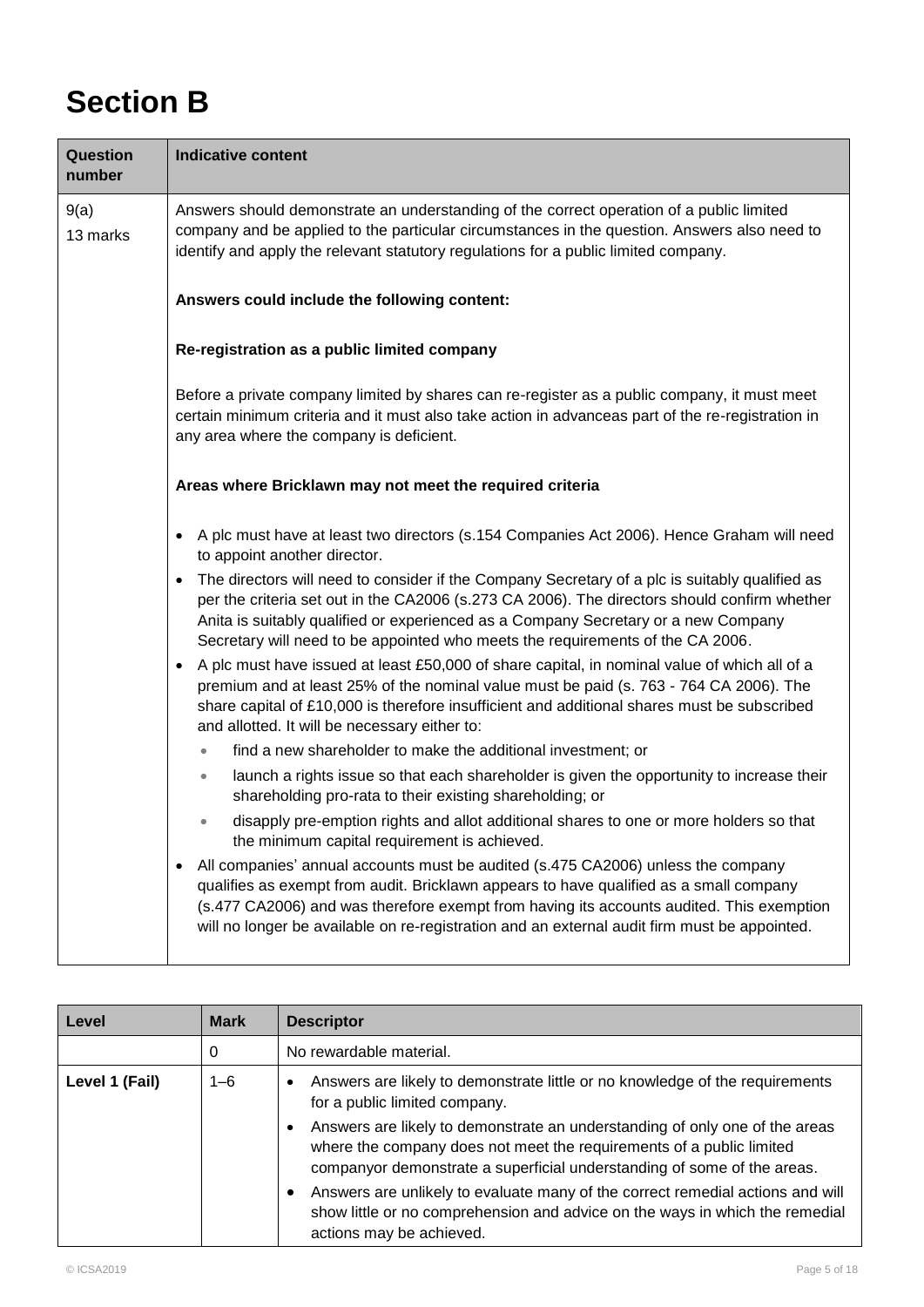|                               |          | Answers are unlikely to formulate practical or alternative suggestions in<br>$\bullet$<br>respect of the remedial actions required.                                                                                                                                                                                                                |
|-------------------------------|----------|----------------------------------------------------------------------------------------------------------------------------------------------------------------------------------------------------------------------------------------------------------------------------------------------------------------------------------------------------|
| Level 2 (Pass)                | $7 - 8$  | Answers are likely to demonstrate some knowledge of the requirements for a<br>$\bullet$<br>public limited company.                                                                                                                                                                                                                                 |
|                               |          | Answers are likely to demonstrate an understanding of most of the areas<br>$\bullet$<br>where the company does not meet the requirements of a public limited<br>company.                                                                                                                                                                           |
|                               |          | Answers are likely to evaluate most of the correct remedial actions and will<br>$\bullet$<br>show comprehension and advise on the ways in which the remedial actions<br>may be achieved. These are likely to be summarised in a targeted approach,<br>without reference to other irrelevant information in respect of a public limited<br>company. |
|                               |          | Answers are likely to show some formulation of practical or alternative<br>$\bullet$<br>suggestions in respect of the remedial actions required.                                                                                                                                                                                                   |
| Level 3<br>(Merit/Distinction | $9 - 13$ | Answers are likely to demonstrate a good level of knowledge of the<br>$\bullet$<br>requirements for a public limited company.                                                                                                                                                                                                                      |
|                               |          | Answers are likely to demonstrate an excellent understanding of all of the<br>$\bullet$<br>areas where the company does not meet the requirements of a public limited<br>company.                                                                                                                                                                  |
|                               |          | Answers are likely to evaluate most or all of the correct remedial actions and to<br>$\bullet$<br>fully comprehend and advise on the ways in which the remedial actions may<br>be achieved. Answers will demonstrate a targeted approach, without reference<br>to other irrelevant information in respect of a public limited company.             |
|                               |          | Answers are likely to show excellent formulation of practical or alternative<br>$\bullet$<br>suggestions in respect of the remedial actions required.                                                                                                                                                                                              |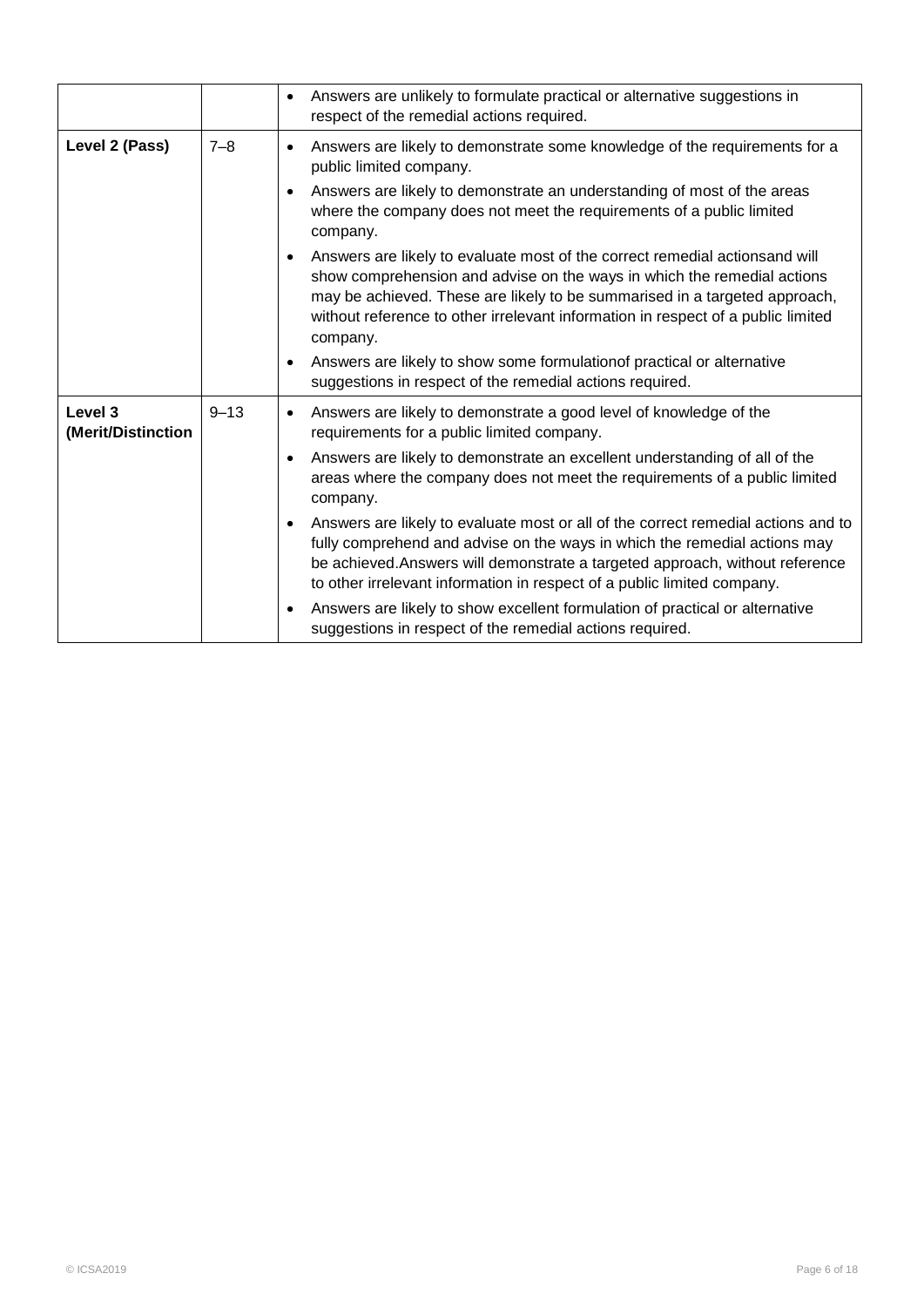| Question<br>number | <b>Indicative content</b>                                                                                                                                                                                                                                                                                                                                                                                                                                                                                                                                                                                                               |
|--------------------|-----------------------------------------------------------------------------------------------------------------------------------------------------------------------------------------------------------------------------------------------------------------------------------------------------------------------------------------------------------------------------------------------------------------------------------------------------------------------------------------------------------------------------------------------------------------------------------------------------------------------------------------|
| 9(b)<br>12 marks   | Answers should demonstrate an understanding and critically consider the listing requirements<br>raised in the question. Answers should also critically consider the advisors necessary for a listing<br>application.                                                                                                                                                                                                                                                                                                                                                                                                                    |
|                    | Answers could include the following content:                                                                                                                                                                                                                                                                                                                                                                                                                                                                                                                                                                                            |
|                    | In order to promote market liquidity, the Listing Rules require a minimum amount of shares for a<br>listed company to be a 'free float' (i.e. shares which are readily available in public hands for<br>dealing in the market). The Listing Rules require a 25% minimum free float for each class of<br>shares. It will be a condition of listing that Graham and Janet would therefore need to agree on<br>how many shares to sell so that the minimum free float is achieved.                                                                                                                                                         |
|                    | There are considerable regulatory requirements which a company must adhere to should it<br>decide to apply for a listing regulated market on the London Stock Exchange's (LSE) Main<br>Market. Given this, a company seeking a listing will use advisors to ensure that the correct<br>requirements, documents and procedures have been observed. The key advisors and their<br>function are explained below:                                                                                                                                                                                                                           |
|                    | Sponsor / Corporate broker: A sponsor is a mandatory appointment and the sponsor will<br>٠<br>be required to act as the link between Bricklawn, the Financial Conduct Authority, the UK<br>Listing Authority and the London Stock Exchange during the listing process. New potential<br>investors will be required as part of a listing and Bricklawn may also decide to appoint a<br>corporate broker to also help actively market the shares and to act as a link between<br>Bricklawn and the other potential investors. Many firms can act as both sponsor and broker<br>in order to keep the number of advisor firms to a minimum. |
|                    | Lawyers: A law firm familiar with listing requirements will be required to help draft and verify<br>$\bullet$<br>the formal documents for the listing.                                                                                                                                                                                                                                                                                                                                                                                                                                                                                  |
|                    | Reporting accountant: A reporting accountant will be needed to prepare a formal report on<br>Bricklawn for the benefit of potential investors. This can also be the external auditor in order<br>to keep the number of advisor firms to a minimum.                                                                                                                                                                                                                                                                                                                                                                                      |
|                    | Financial Public Relations consultants: Some companies hire specialist firms who have<br>the role to raise a company's profile in the run up to a flotation and this helps increase<br>overall interest in potentially subscribing for the shares. This may be worthy of consideration<br>as some shares must be sold in order to achieve the minimum free float.                                                                                                                                                                                                                                                                       |

| Level          | <b>Mark</b> | <b>Descriptor</b>                                                                                                                                          |
|----------------|-------------|------------------------------------------------------------------------------------------------------------------------------------------------------------|
|                | 0           | No rewardable material.                                                                                                                                    |
| Level 1 (Fail) | $1 - 5$     | Answers show little knowledge of the overall listing requirements.<br>$\bullet$                                                                            |
|                |             | Answers do not adequately identify the correct minimum float or describe<br>accurately the name or role of advisors.                                       |
|                |             | Answers are unlikely to demonstrate a sufficient comprehension of the role of<br>advisors necessary for a listing application.                             |
|                |             | Answers demonstrate little or no links to the facts or circumstances in the<br>questionand incorporate little or no advice after considering the facts and |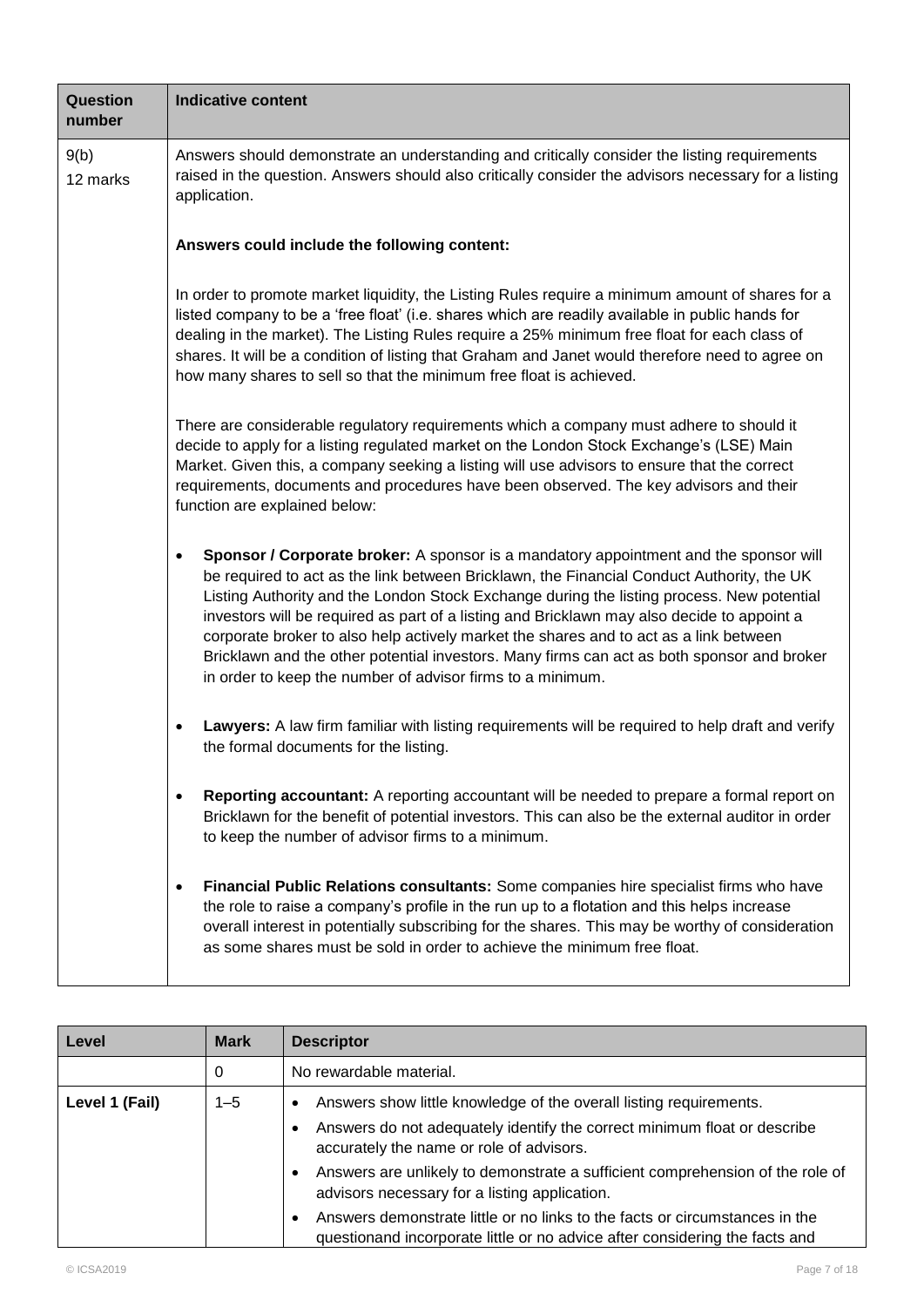|                                |          | circumstances in the question.                                                                                                                                                                                                                                                                                                                                                                                                                                                                                                                   |
|--------------------------------|----------|--------------------------------------------------------------------------------------------------------------------------------------------------------------------------------------------------------------------------------------------------------------------------------------------------------------------------------------------------------------------------------------------------------------------------------------------------------------------------------------------------------------------------------------------------|
| Level 2 (Pass)                 | $6 - 7$  | Answers are likely to show knowledge of the overall listing requirements.<br>$\bullet$<br>Answers adequately identify the correct minimum float and describe accurately<br>the name or role of advisors.<br>Answers demonstrate some comprehension of the role of advisors necessary<br>for a listing application.                                                                                                                                                                                                                               |
|                                |          | Answers demonstrate links to the facts and circumstances in the question and<br>incorporate some advice after considering the facts and circumstances in the<br>question.                                                                                                                                                                                                                                                                                                                                                                        |
| Level 3<br>(Merit/Distinction) | $8 - 12$ | Answers show comprehensive knowledge of the overall listing requirements.<br>$\bullet$<br>Answers adequately identify the correct minimum float and describe<br>comprehensively the name or role of advisors.<br>Answers demonstrate an excellent comprehension of the role of advisors<br>$\bullet$<br>necessary for a listing application.<br>Answers demonstrate comprehensivelinks to the facts and circumstances in<br>the question and incorporate advice after considering most or all of the facts<br>and circumstances in the question. |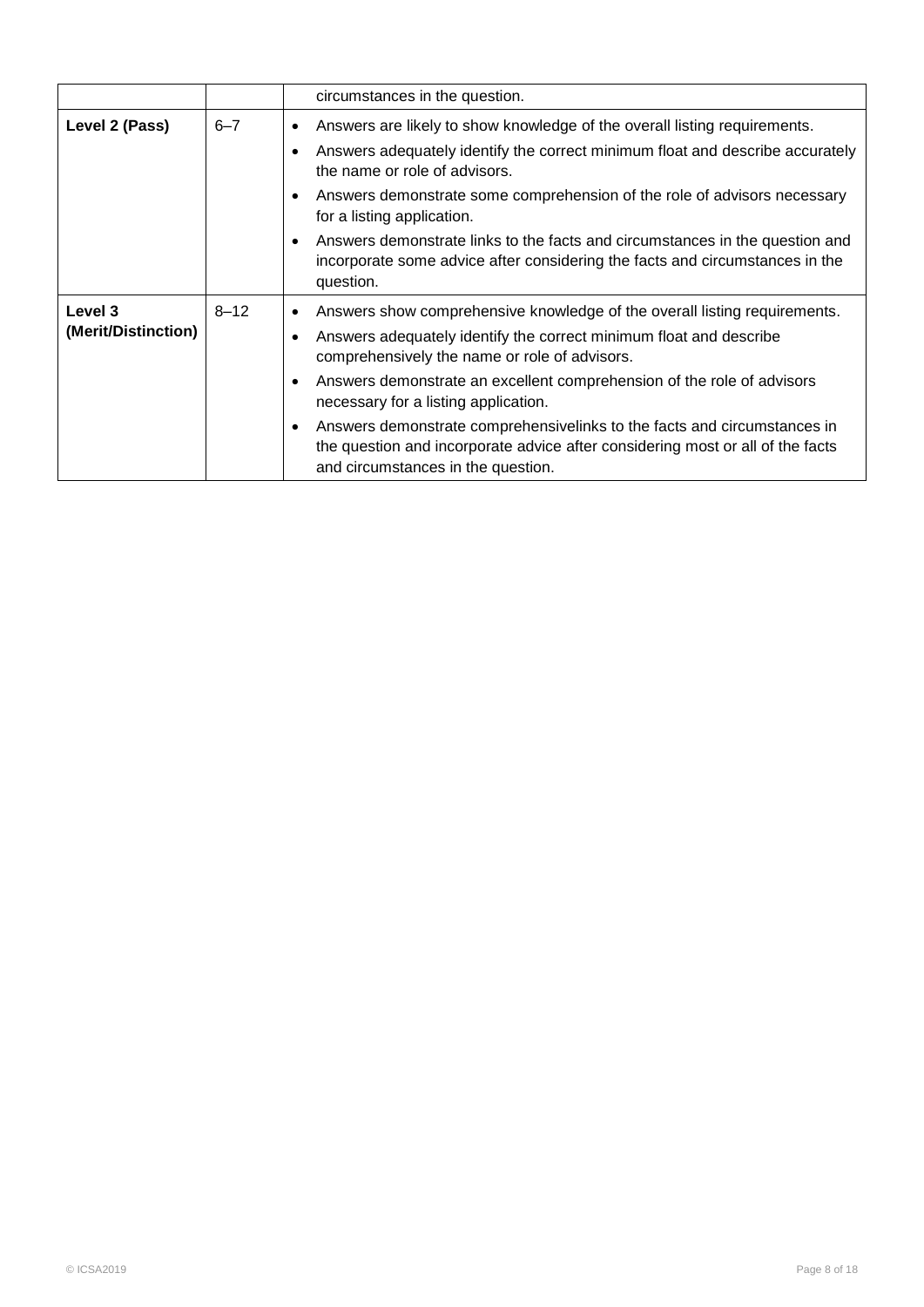| Question<br>number | <b>Indicative content</b>                                                                                                                                                                                                                                                                                                                                                                                                                                                                                                                                                                                                                                              |
|--------------------|------------------------------------------------------------------------------------------------------------------------------------------------------------------------------------------------------------------------------------------------------------------------------------------------------------------------------------------------------------------------------------------------------------------------------------------------------------------------------------------------------------------------------------------------------------------------------------------------------------------------------------------------------------------------|
| 10(a)<br>8 marks   | Answers should demonstrate an understanding of dividends and identify potential problems in<br>respect of dividends. Answers should also select suitable / practical remedial actions and advice.<br>Answers should also demonstrate a good understanding of how to apply key registrar functions<br>(for example updating the register of members as there is an indication of a change of<br>shareholder address) given the circumstances in the question.                                                                                                                                                                                                           |
|                    | Answers could include the following content:                                                                                                                                                                                                                                                                                                                                                                                                                                                                                                                                                                                                                           |
|                    | When dividends warrants are sent to shareholders, it is important that the shareholder takes it to<br>their bank promptly. This is because unless dividend warrants are presented to the bank within<br>six or 12 months of the payment date, the warrant will have to be returned to the company for re-<br>dating or verification. Therefore if the dividend warrant has been found after four years it will<br>most likely not be valid and must therefore be returned to ABC to be re-issued.                                                                                                                                                                      |
|                    | The dividend payment which was not received may be because Sarah and her husband have<br>changed address. Sarah and her husband should be asked to confirm their previous and current<br>address and when they moved so that a check may be made against the register of members.<br>ABC should check to see if the dividend warrant has been returned to them as undelivered - if it<br>has, as it is only one month old, it may be forwarded on to the new address and banked by the<br>shareholder in the normal way. If the dividend warrant has not been returned, Sarah and her<br>husband will need to go through a process for a replacement dividend warrant. |
|                    | Once confirmation has been received regarding the previous and current residential address, the<br>register of members must be updated to record the new residential address. It will not be<br>necessary for the share certificate (if issued) to be returned to ABC. ABC will write to Sarah and<br>her husband confirming once the address has been updated in the register of members.                                                                                                                                                                                                                                                                             |
|                    | A solution to prevent dividend warrants from going astray in future is to consider a dividend<br>mandate. A dividend mandate is an authority from the member to the company to pay dividends<br>to a specified bank account. ABC should send Sarah and her husband a dividend mandate form.<br>As there are joint holders, the dividend mandate must be signed by both the joint holders.                                                                                                                                                                                                                                                                              |

| Level          | <b>Mark</b> | <b>Descriptor</b>                                                                                                                                                                                                     |
|----------------|-------------|-----------------------------------------------------------------------------------------------------------------------------------------------------------------------------------------------------------------------|
|                | 0           | No rewardable material.                                                                                                                                                                                               |
| Level 1 (Fail) | $1 - 3$     | Answers are likely to show little or no knowledge of relevant share registration<br>$\bullet$<br>practices.                                                                                                           |
|                |             | Answers are unlikely to identify most of the potential problems in respect of<br>share registration activities posed in the question.                                                                                 |
|                |             | Answers are unlikely to demonstrate knowledge of suitable / practical remedial<br>actions and are unlikely to analyse the context to provide suitable advice.                                                         |
| Level 2 (Pass) | $4 - 5$     | Answers are likely to show knowledge of relevant share registration practices.<br>Answers are likely to identify most of the potential problems in respect of share<br>registration activities posed in the question. |
|                |             | Answers are likely to demonstrate knowledge of suitable / practical remedial<br>actions and are likely to analyse some of the context to provide suitable<br>advice.                                                  |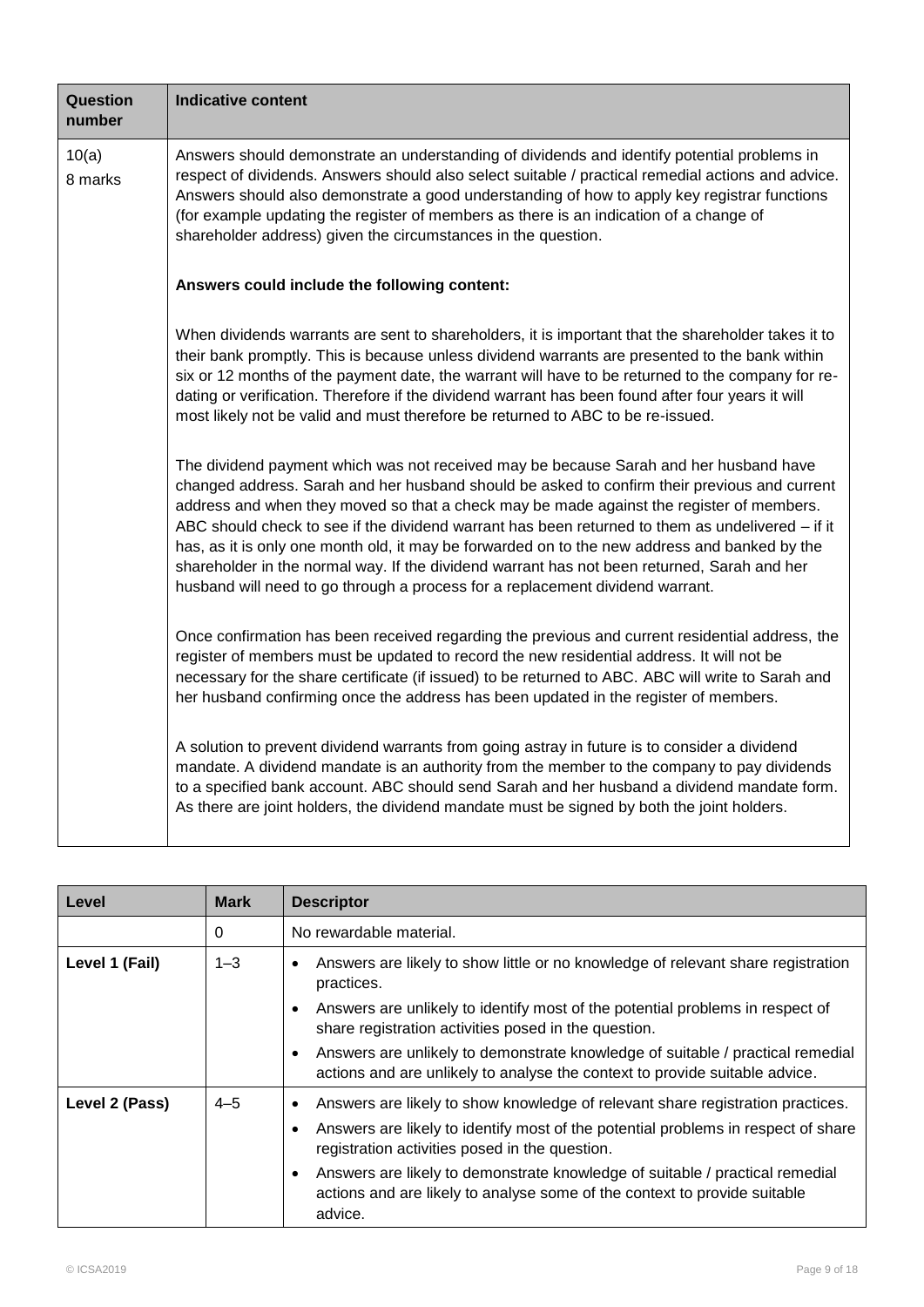| Level 3<br>(Merit/Distinction) | $6 - 8$ | Answers are likely to show good knowledge of relevant share registration<br>practices.                                                                                                         |
|--------------------------------|---------|------------------------------------------------------------------------------------------------------------------------------------------------------------------------------------------------|
|                                |         | Answers are likely to identify all of the potential problems in respect of share<br>registration activities posed in the question.                                                             |
|                                |         | Answers are likely to demonstrate detailed knowledge of suitable / practical<br>remedial actions and are likely to analyse all of the context to provide suitable<br>and comprehensive advice. |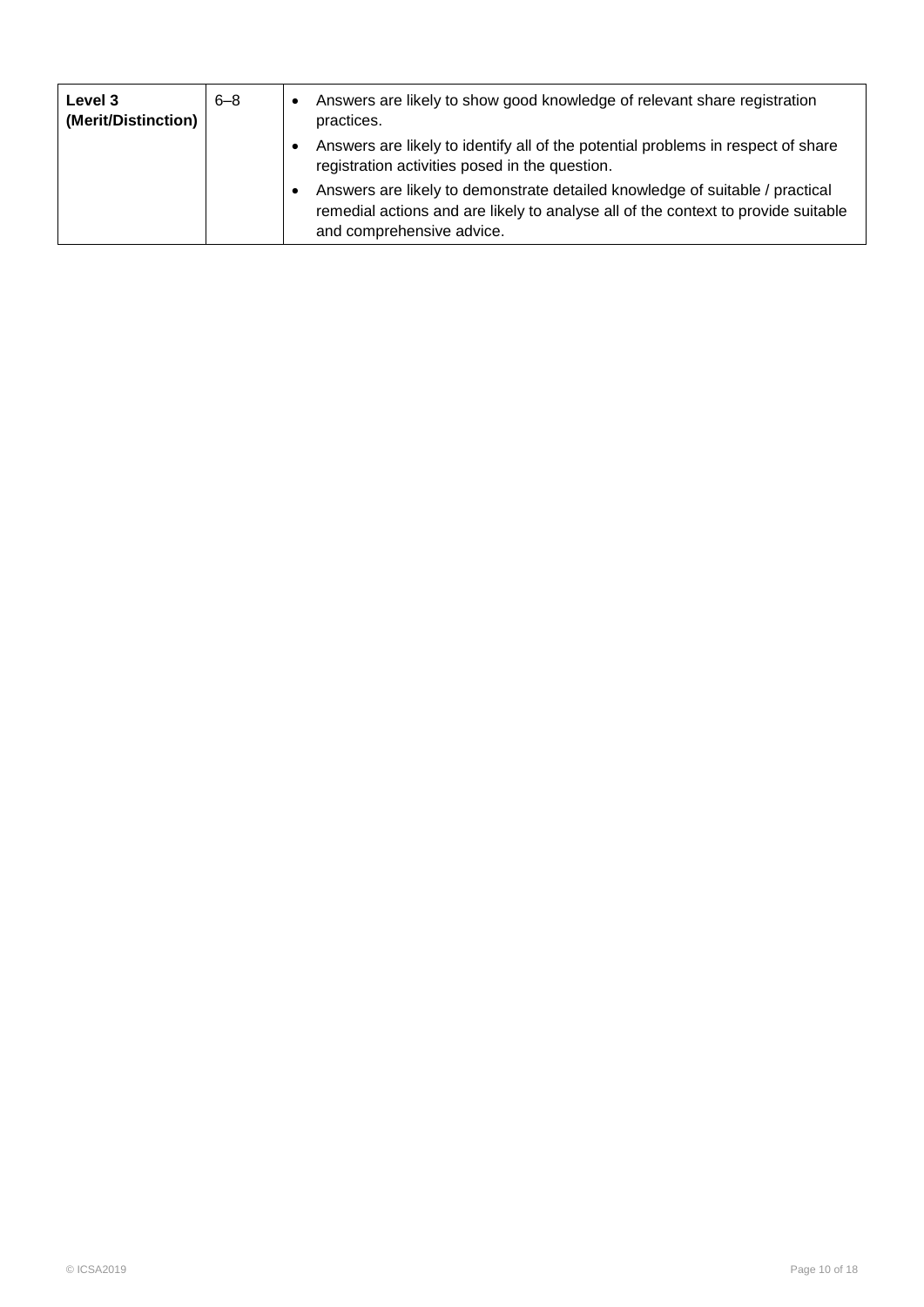| Question<br>number | <b>Indicative content</b>                                                                                                                                                                                                                                                                                                                                                                                                                                                                                                                                                                                                                                                                                                                                                                                                                                                                                                                                                                                                                                                                                                                                                                                                                           |
|--------------------|-----------------------------------------------------------------------------------------------------------------------------------------------------------------------------------------------------------------------------------------------------------------------------------------------------------------------------------------------------------------------------------------------------------------------------------------------------------------------------------------------------------------------------------------------------------------------------------------------------------------------------------------------------------------------------------------------------------------------------------------------------------------------------------------------------------------------------------------------------------------------------------------------------------------------------------------------------------------------------------------------------------------------------------------------------------------------------------------------------------------------------------------------------------------------------------------------------------------------------------------------------|
| 10(b)<br>17 marks  | Answers should demonstrate an understanding in respect of share transfers and associated<br>procedures in the circumstances of the question (for example recognising that the lost share<br>certificate must be dealt with). Answers should also identify potential statutory and practical<br>problems in respect of share registration activities (for example lack of legal capacity) and select<br>suitable / practical remedial actions and advice. Answers should also demonstrate a good<br>understanding of how to correctly apply key registrar functions (for example requiring an<br>indemnity in respect of a lost share certificate) given the circumstances in the question.                                                                                                                                                                                                                                                                                                                                                                                                                                                                                                                                                          |
|                    | Answers could include the following content:                                                                                                                                                                                                                                                                                                                                                                                                                                                                                                                                                                                                                                                                                                                                                                                                                                                                                                                                                                                                                                                                                                                                                                                                        |
|                    | Before any transfer of shares can be made, it will be necessary to address the lost share<br>certificate. ABC should note in the register of members that the certificate is reported missing,<br>whilst Linda conducts a thorough search for the missing certificate. If the certificate cannot be<br>located, Linda must complete an indemnity (usually guaranteed by abank or insurance company)<br>to protect the company against the fraudulent misuse of the lost certificate. The bank or<br>insurance company will usually charge a fee for this indemnity. Once the above steps are<br>completed, the register is amended to note that a duplicate certificate has been issued as the<br>original was lost. The replacement share certificate shall be marked as a duplicate. If the original<br>share certificate is subsequently found, Linda should return it to ABC.                                                                                                                                                                                                                                                                                                                                                                   |
|                    | The correct treatment with regard to stamp duty needs to be applied. Sale of the shares will<br>attract stamp duty ad valorem at the rate of 0.5% of the value, where the consideration payable<br>is £1,000 or more. In respect of the transfer of shares to her grandson and to the Football Club,<br>any shares transferred as a gift are for nil consideration and therefore the transfers are exempt<br>from stamp duty. Stamp duty may be payable in respect of the transfer of shares to Jack Colson<br>if the value of the shares transferred is $£1,000$ or more and the duty is payable by Jack as he is<br>the transferee. The applicable rate is 0.5% of the value. Where liable to stamp duty, an<br>unstamped stock transfer form does not provide a valid transfer and therefore the share transfer<br>cannot be registered until any duty has been paid and the stock transfer form stamped. As it is<br>the responsibility of the person registering the transfer in the register of members (in this case<br>ABC) to ensure that it is properly stamped or correctly certified as exempt (s.770 CA2006), ABC<br>should not accept an unstamped form. The stamp duty cannot therefore be paid after the shares<br>are transferred. |
|                    | Issues may arise regarding the proposed transfer of shares to the grandson and the Football<br>Club. ABC should ask about the age of the grandson to determine whether or not he is a minor.<br>Since becoming a member of a company may involve the assumption of liabilities in respect of<br>the shares, it is not good practice to accept minors as members of a company, as their<br>responsibilities would be voidable during their minority. Regarding the Football Club, only legal<br>persons may become a member of a company and an unincorporated club is therefore without<br>legal capacity and cannot be registered as a member of the company. Registering the Club as a<br>member may give rise to problems, for example identifying who has the authority to give any<br>instructions. ABC should suggest a solution, for example for the shares to be registered in the<br>name(s) of one or more of the partners, business owners or managers on behalf of the Club.                                                                                                                                                                                                                                                            |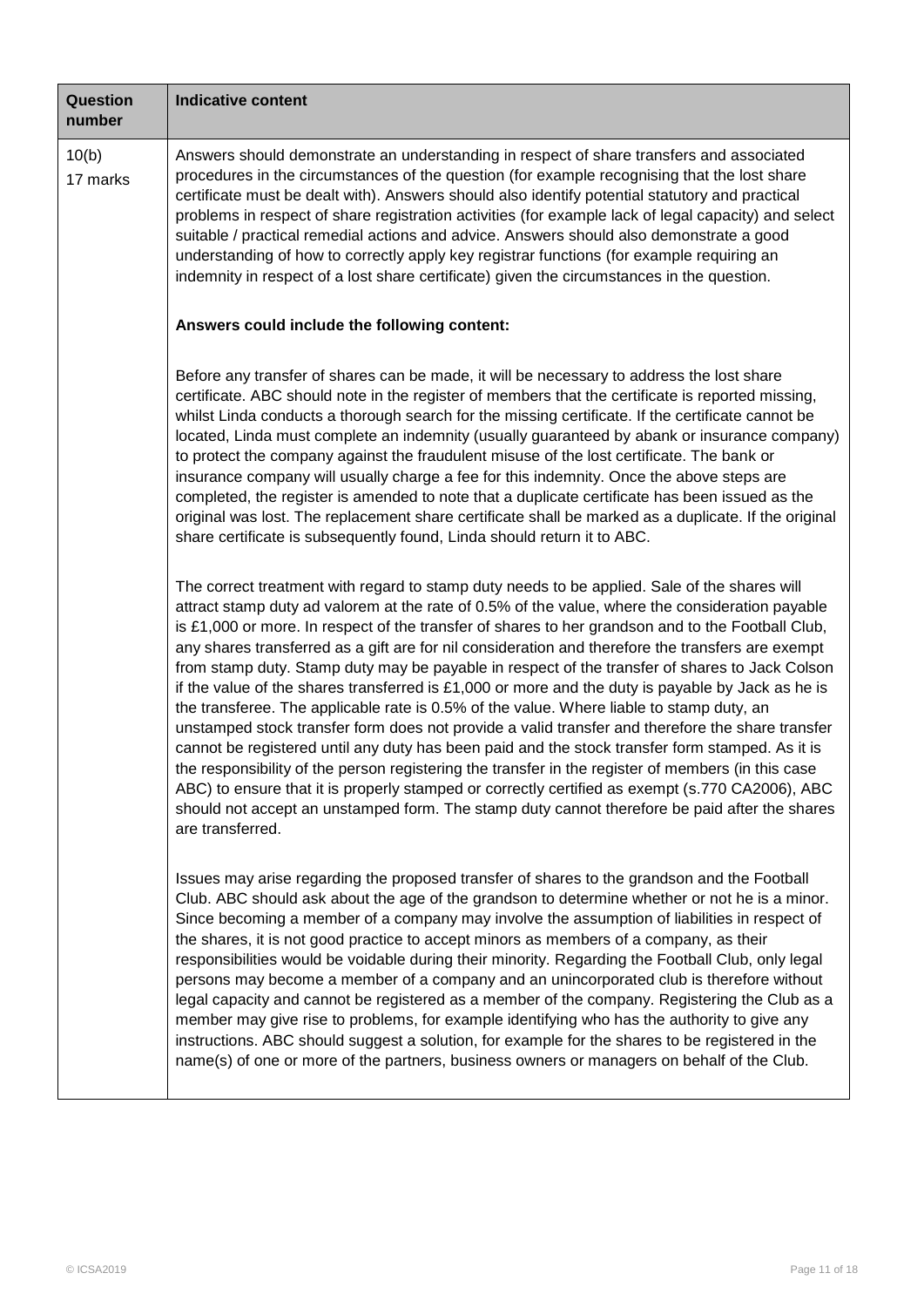| Level                          | <b>Mark</b> | <b>Descriptor</b>                                                                                                                                                                                                                                                                                                                                                                                                                                                                                                                                                                                                                                                                         |
|--------------------------------|-------------|-------------------------------------------------------------------------------------------------------------------------------------------------------------------------------------------------------------------------------------------------------------------------------------------------------------------------------------------------------------------------------------------------------------------------------------------------------------------------------------------------------------------------------------------------------------------------------------------------------------------------------------------------------------------------------------------|
|                                | 0           | No rewardable material.                                                                                                                                                                                                                                                                                                                                                                                                                                                                                                                                                                                                                                                                   |
| Level 1 (Fail)                 | $1 - 8$     | Answers are likely to show little or no knowledge of relevant share<br>$\bullet$<br>registration practices.<br>Answers are likely to identify in a limited manner the potential statutory and<br>$\bullet$<br>practical issues and problems in respect of share registration activities<br>posed in the question.<br>Answers are likely to demonstrate avery limited understanding of the<br>$\bullet$<br>differing share registration procedures required to deal with the various<br>statutory and practical issues and problems posed in the question.<br>Answers are likely to demonstrateno analysis of how to apply key registrar<br>$\bullet$<br>functions in the correct context. |
| Level 2 (Pass)                 | $9 - 10$    | Answers are likely to show knowledge of relevant share registration<br>$\bullet$<br>practices.<br>Answers are likely to identify the potential statutory and practical issues and<br>$\bullet$<br>problems in respect of share registration activities posed in the question.<br>Answers are likely to demonstrate good understanding of the differing share<br>$\bullet$<br>registration procedures required to deal with the various statutory and<br>practical issues and problems posed in the question.<br>Answers are likely to demonstrate analysis of how to apply key registrar<br>functions in the correct context.                                                             |
| Level 3<br>(Merit/Distinction) | $11 - 17$   | Answers are likely to show good knowledge of relevant share registration<br>$\bullet$<br>practices.<br>Answers are likely to identify all of the potential statutory and practical<br>issues and problems in respect of share registration activities posed in the<br>question.<br>Answers are likely to demonstrate a good understanding of all of the<br>$\bullet$<br>differing share registration procedures required to deal with the various<br>statutory and practical issues and problems posed in the question.<br>Answers are likely to demonstrate clearanalysis of how to apply key<br>registrar functions in the correct context.                                             |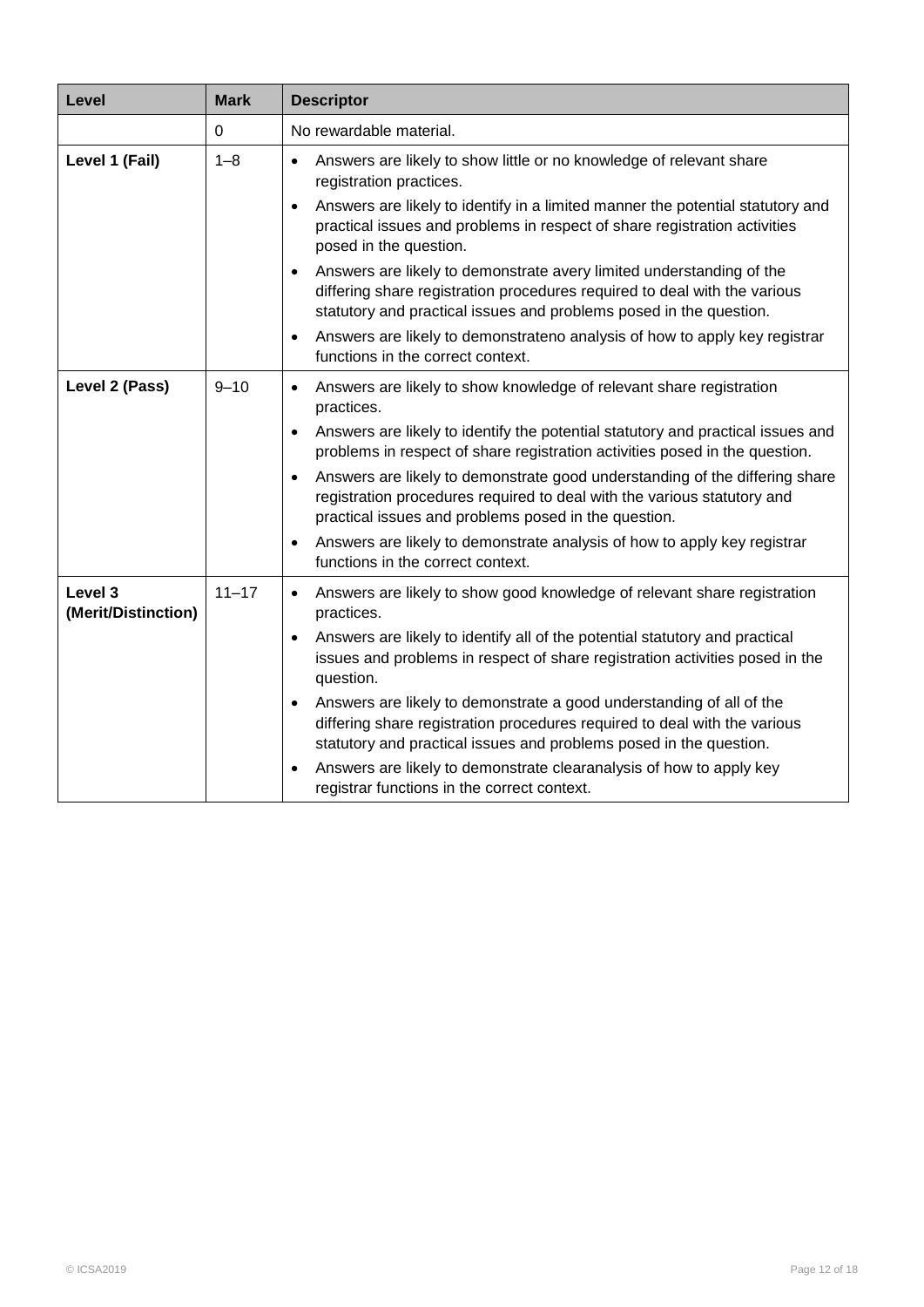| <b>Question</b><br>number | <b>Indicative content</b>                                                                                                                                                                                                                                                                                                                                                                                                                                                                                                                                                                                                                                                                                                                                                                                                                                                                                                                                                                                                                                                                                                                                                                                                                                                                          |  |  |  |  |
|---------------------------|----------------------------------------------------------------------------------------------------------------------------------------------------------------------------------------------------------------------------------------------------------------------------------------------------------------------------------------------------------------------------------------------------------------------------------------------------------------------------------------------------------------------------------------------------------------------------------------------------------------------------------------------------------------------------------------------------------------------------------------------------------------------------------------------------------------------------------------------------------------------------------------------------------------------------------------------------------------------------------------------------------------------------------------------------------------------------------------------------------------------------------------------------------------------------------------------------------------------------------------------------------------------------------------------------|--|--|--|--|
| 11<br>25 marks            | Answers should demonstrate an understanding of the law, constitution and good practice in<br>respect of a general meeting. Answers should identify potential breaches of such laws,<br>constitution or good practice and should demonstrate comprehension of the potential impact of<br>such breaches. Answers should evaluate the context of issues raised in the question and provide<br>suitable and practical advice.                                                                                                                                                                                                                                                                                                                                                                                                                                                                                                                                                                                                                                                                                                                                                                                                                                                                          |  |  |  |  |
|                           | Answers could include the following content:                                                                                                                                                                                                                                                                                                                                                                                                                                                                                                                                                                                                                                                                                                                                                                                                                                                                                                                                                                                                                                                                                                                                                                                                                                                       |  |  |  |  |
|                           | A listed company is required to hold an AGM. The only companies which are exempted from<br>having to hold an AGM are private companies. The directors have authority under Companies<br>Act 2006 to convene an AGM, however, if not held the court has power to order that an AGM be<br>held. Kendal therefore has no option other than to hold an AGM. There is an inevitable cost<br>associated with providing the AGM. One of the duties of the Company Secretary is to book an<br>appropriate venue for the AGM, which should take into account an estimate of likely attendance.<br>Technology may be used to help support an AGM, particularly where the members are not in all<br>one place. At least one company has held an 'electronic-only' AGM. However, the technology<br>must enable the participating members to be able:                                                                                                                                                                                                                                                                                                                                                                                                                                                           |  |  |  |  |
|                           | to see and hear the Chair of the meeting and any other person speaking; and<br>٠<br>to ask questions and to lodge a vote.<br>$\bullet$                                                                                                                                                                                                                                                                                                                                                                                                                                                                                                                                                                                                                                                                                                                                                                                                                                                                                                                                                                                                                                                                                                                                                             |  |  |  |  |
|                           | Whilst it is therefore acceptable to use electronic methods, it must be designed to facilitate such<br>two-way communication. Hence, the suggestion that the AGM be 'broadcast only' would not<br>suffice.                                                                                                                                                                                                                                                                                                                                                                                                                                                                                                                                                                                                                                                                                                                                                                                                                                                                                                                                                                                                                                                                                         |  |  |  |  |
|                           | One of the roles of the Chair at a general meeting is to ensure that the meeting is conducted<br>properly. This includes assessing the sense of the meeting and declaring the results of<br>resolutions after they have been collated appropriately. Whilst proxy votes must be submitted in<br>advance of the meeting, members may attend the AGM without giving any advance warning and<br>are entitled to cast their vote at the AGM. The votes of members in attendance (whether<br>physically at the venue of the AGM or virtually) must therefore be taken into account and added<br>to the proxy votes already lodged. If there is a high turnout of members attending the AGM the<br>use of technology may benefit the meeting. Electronic voting is possible and may be<br>accomplished by providing members on arrival at the AGM with a voting handset linked to their<br>holding so that the appropriate number of shares can be voted on resolutions or other business<br>which may properly come before the meeting. Electronic voting can be of benefit as it will<br>improve the speed of collation of the voting results.                                                                                                                                                         |  |  |  |  |
|                           | AGMs for a listed company provide the members of the company with an opportunity to ask<br>questions directly to the Board. These rights are preserved in both legislation and in good<br>practice under the UK Corporate Governance Code. Regardless of the format of the AGM, the<br>Chair should allow time for members to ask questions during the AGM, for example providing a<br>specific'Questions & Answers' session prior to the formal resolutions being put to the meeting.<br>Furthermore, listed companies are required by legislation to ensure that all questions put by<br>members attending a general meeting and relating to the business of the meeting are answered.<br>The only exceptions to this are in circumstances where to do so would interfere with preparations<br>for the meeting, require the disclosure of confidential information, if the answer has already been<br>provided on a website or if it is undesirable in the interests of the company or the good order of<br>the meeting for the question to be answered (s.319A CA2006). Allowances for legitimate<br>questions from members must therefore be made and the best practice is for the Board to be<br>properly briefed ahead of the AGM so they are in a position to answer anticipated questions. |  |  |  |  |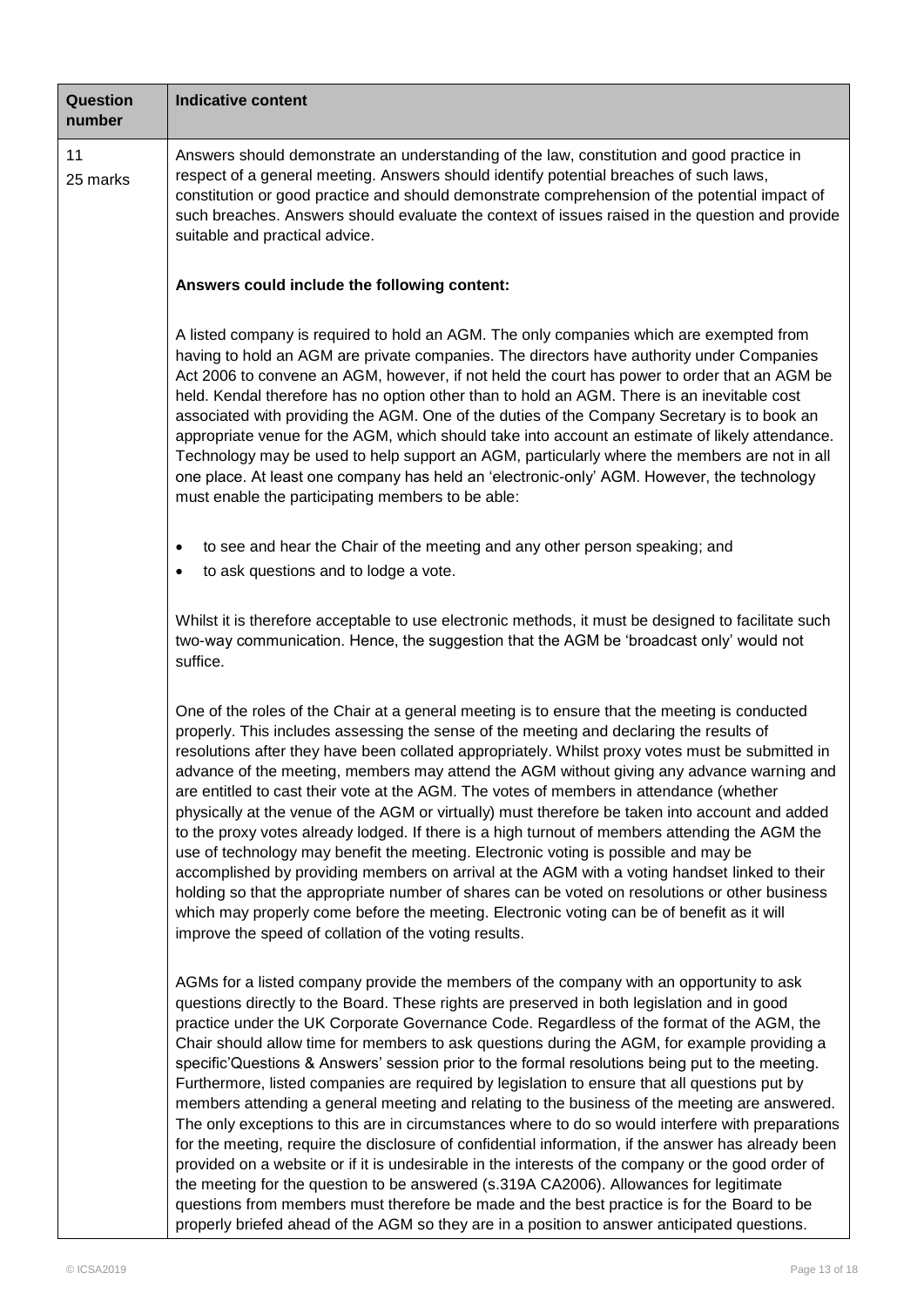For a public company, the Model Articles (Article 21) providethat one-third of the total number of directors retire by rotation every year. The Model Articles further provide that where a new director (i.e. Adam Tenby) has been appointed by the other directors subsequent to the most recent AGM, that the director must be put forward for re-election at the next AGM. The appointment of Adam shall not be considered in determining the number of directors who are to retire by rotation (Article 21). Thus, in accordance with the company's own constitution Adam and a portion of the other directors must stand for election or re-election. However, the UK Corporate Governance Code goes further as it recommends that all directors offer themselves for re-election at every AGM. Whilst the Code operates on a 'comply or explain' basis, the expectation is that all directors of a listed company will be put forward for re-election.

A public company must hold its AGM within six months of the preceding financial year end (s.336 CA2006). As the AGM is an important meeting all directors, the Chair in particular,should be available to attend. Model Article 39 states that the Chair of the Board will be appointed as Chair for general meetings. In the absence of the Chair, the Model Articles provide that another director be nominated by the board to take the Chair. If the Board are unable or unwilling to elect a director to Chair the meeting, the members present may elect a shareholder to take the Chair. Hence it would not be appropriate for the Company Secretary to Chair the AGM.

| Level                          | <b>Mark</b> | <b>Descriptor</b>                                                                                                                                                                                                                                                           |
|--------------------------------|-------------|-----------------------------------------------------------------------------------------------------------------------------------------------------------------------------------------------------------------------------------------------------------------------------|
|                                | $\Omega$    | No rewardable material.                                                                                                                                                                                                                                                     |
| Level 1 (Fail)                 | $1 - 12$    | Answers are likely to demonstrate little or no knowledge of the relevant<br>$\bullet$<br>company law, procedures or points of good governance in respect of a<br>general meeting.<br>Answers are unlikely to identify most of the points in the question which<br>$\bullet$ |
|                                |             | need to be addressed and to link that to provide tailored responses (for<br>example addressing that 1,000 shareholders attend the AGM).                                                                                                                                     |
|                                |             | Answers are likely to provide a very limited analysis of the potential<br>$\bullet$<br>problems raised.                                                                                                                                                                     |
|                                |             | Answers are likely to provide little or no advice in respect of the compliance<br>$\bullet$<br>requirements and the good governance of a general meeting.                                                                                                                   |
| Level 2 (Pass)                 | $13 - 16$   | Answers are likely to demonstrate knowledge of the relevant company law,<br>$\bullet$<br>procedures or points of good governance in respect of a general meeting.                                                                                                           |
|                                |             | Answers identify some of the points in the question which need to be<br>$\bullet$<br>addressed and to link that to provide tailored responses (for example<br>addressing that 1,000 shareholders attend the AGM).                                                           |
|                                |             | Answers are likely to provide good analysis of the potential problems raised.<br>$\bullet$                                                                                                                                                                                  |
|                                |             | Answers are likely to provide advice in respect of the compliance<br>$\bullet$<br>requirements and the good governance of a general meeting.                                                                                                                                |
| Level 3<br>(Merit/Distinction) | $17 - 25$   | Answers are likely to demonstrate deep knowledge of the relevant company<br>$\bullet$<br>law, procedures or points of good governance in respect of a general<br>meeting.                                                                                                   |
|                                |             | Answers are likely to identify all of the points in the question which need to<br>$\bullet$<br>be addressed and to link that to provide clear and succinct responses.                                                                                                       |
|                                |             | Answers are likely to provide comprehensive analysis of the potential<br>$\bullet$<br>problems raised.                                                                                                                                                                      |
|                                |             | Answers are likely provide sound advice in respect of the compliance<br>$\bullet$<br>requirements and the good governance of a general meeting.                                                                                                                             |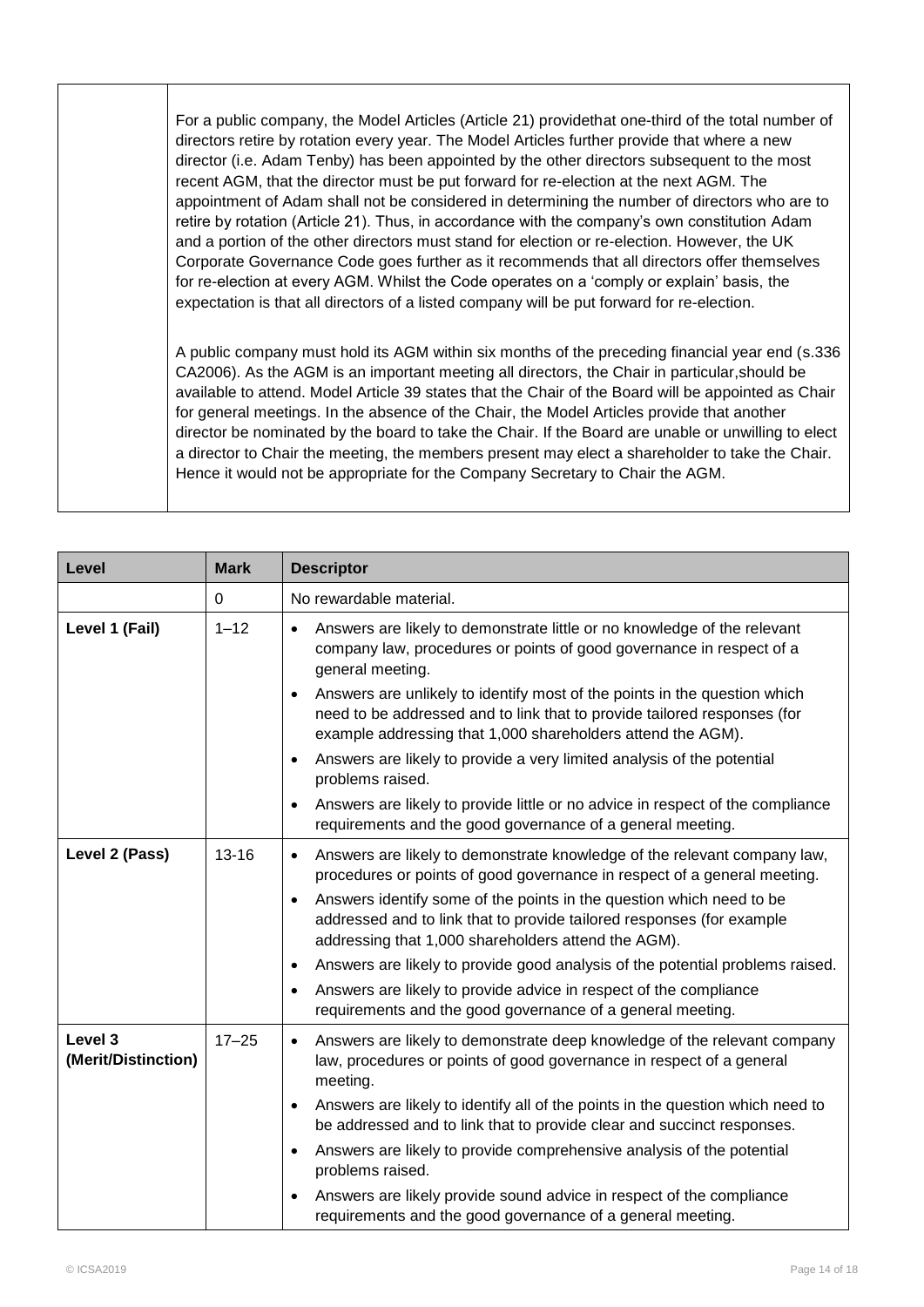| Question<br>number | <b>Indicative content</b>                                                                                                                                                                                                                                                                                                                                                                                                                                                                                                                                                                                                                                                                                                                                                                                                                                                          |
|--------------------|------------------------------------------------------------------------------------------------------------------------------------------------------------------------------------------------------------------------------------------------------------------------------------------------------------------------------------------------------------------------------------------------------------------------------------------------------------------------------------------------------------------------------------------------------------------------------------------------------------------------------------------------------------------------------------------------------------------------------------------------------------------------------------------------------------------------------------------------------------------------------------|
| 12(a)<br>12 marks  | Answers must identify and evaluate the correct operation of a CIC, particularly given there are<br>statutory restrictions on the purpose of such a company. Answers should also incorporate<br>relevant consideration of the Companies Act 2006.                                                                                                                                                                                                                                                                                                                                                                                                                                                                                                                                                                                                                                   |
|                    | Answers could include the following content:                                                                                                                                                                                                                                                                                                                                                                                                                                                                                                                                                                                                                                                                                                                                                                                                                                       |
|                    | A CIC must meet certain conditions in addition to other limited companies. In particular, the<br>Memorandum and Articles must comply with additional statutory provisions (including those in<br>the Community Interest Company Regulations 2005) which for example set out details of the<br>'asset lock'. The name of the CIC is subject to the usual provisions when forming a company -<br>an index of company names is maintained by the Registrar of Companies which must be<br>checked to make sure that the proposed name will not be the same as or too similar to the name<br>of any existing company. Furthermore, a CIC must also end with the words 'Community Interest<br>Company' or 'CIC'.                                                                                                                                                                         |
|                    | The funding of the CIC is a matter for Frank to decide. A CIC may be limited by shares or by<br>guarantee and there is nothing to prevent Frank funding the CIC by either subscribing for shares<br>or making a gift or some other form of financing.                                                                                                                                                                                                                                                                                                                                                                                                                                                                                                                                                                                                                              |
|                    | In order to qualify as a CIC, the business must clearly demonstrate how its purpose will meet the<br>community interest test. One way it can do this is to define closely its objects, rather than using<br>the general commercial objects clause. When the business is being incorporated, it must confirm<br>and demonstrate by explaining the intended activities using the relevant form (Form CIC36) that<br>the company will benefit the community. Given the stated intention of the project, this would<br>appear to be likely to meet the qualifying CIC test. A further document (the Excluded Company<br>Declaration (ECD), in the form approved by the Regulator, will also be needed to confirm that the<br>company is not excluded from being eligible from being a CIC. The CIC Regulator must confirm<br>that the proposed company meets the eligibility criteria. |
|                    | The name of the CIC may be changed by special resolution and any available name may be<br>chosen, provided the name ends with 'CIC' or 'Community Interest Company'. However, the<br>purpose of the company must at all times meet the CIC test and hence there will be restrictions<br>on the any change of purpose should the business wish to remain a CIC.                                                                                                                                                                                                                                                                                                                                                                                                                                                                                                                     |

| Level          | <b>Mark</b> | <b>Descriptor</b>                                                                                                                                                                                        |
|----------------|-------------|----------------------------------------------------------------------------------------------------------------------------------------------------------------------------------------------------------|
|                | 0           | No rewardable material.                                                                                                                                                                                  |
| Level 1 (Fail) | $1 - 5$     | Answers are likely to identify a limited knowledge of the correct operation of<br>$\bullet$<br>a CIC.                                                                                                    |
|                |             | Answers are likely to show little or no comprehension of the underlying<br>applicable rules and procedures in the Companies Act 2006.                                                                    |
|                |             | Answers are likely to evaluate to a very limited extent how to apply the<br>٠<br>applicable statutory procedures for a CIC (for example on the purpose of a<br>CIC and on the choice of a company name). |
|                |             | Answers are likely to consider and provide little or no advice linked to the<br>facts of the question.                                                                                                   |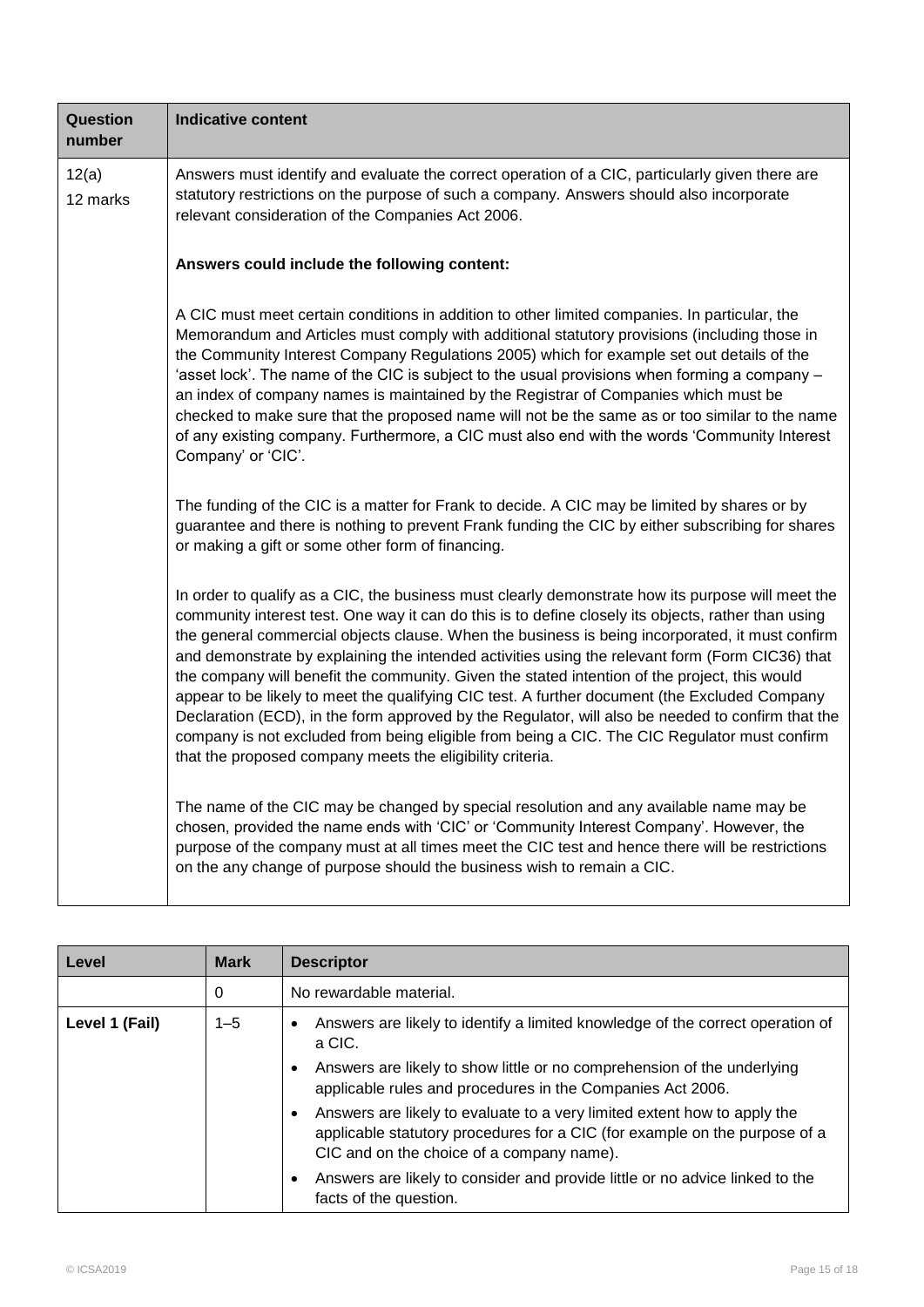| Level 2 (Pass)                 | $6 - 7$  | Answers are likely to show knowledge of the correct operation of a CIC.<br>$\bullet$<br>Answers are likely to show comprehension of the underlying applicable rules<br>$\bullet$<br>and procedures in the Companies Act 2006. |
|--------------------------------|----------|-------------------------------------------------------------------------------------------------------------------------------------------------------------------------------------------------------------------------------|
|                                |          | Answers are likely to evaluatein most of the incidences how to apply the<br>$\bullet$<br>applicable statutory procedures (for example on the purpose of a CIC and<br>on the choice of a company name).                        |
|                                |          | Answers are likely to consider and provide some advice linked to the facts of<br>$\bullet$<br>the question.                                                                                                                   |
| Level 3<br>(Merit/Distinction) | $8 - 12$ | Answers are likely to identify good knowledge of the correct operation of a<br>$\bullet$<br>CIC.                                                                                                                              |
|                                |          | Answers are likely to show good comprehension of the underlying<br>$\bullet$<br>applicable rules and procedures in the Companies Act 2006.                                                                                    |
|                                |          | Answers are likely to evaluate all or nearly all of the incidences of how to<br>$\bullet$<br>apply the applicable statutory procedures (for example on the purpose of a<br>CIC and on the choice of a company name).          |
|                                |          | Answers are likely to consider and provide good advice, linked to the facts<br>$\bullet$<br>of the question and set out in a clear and authoritative manner.                                                                  |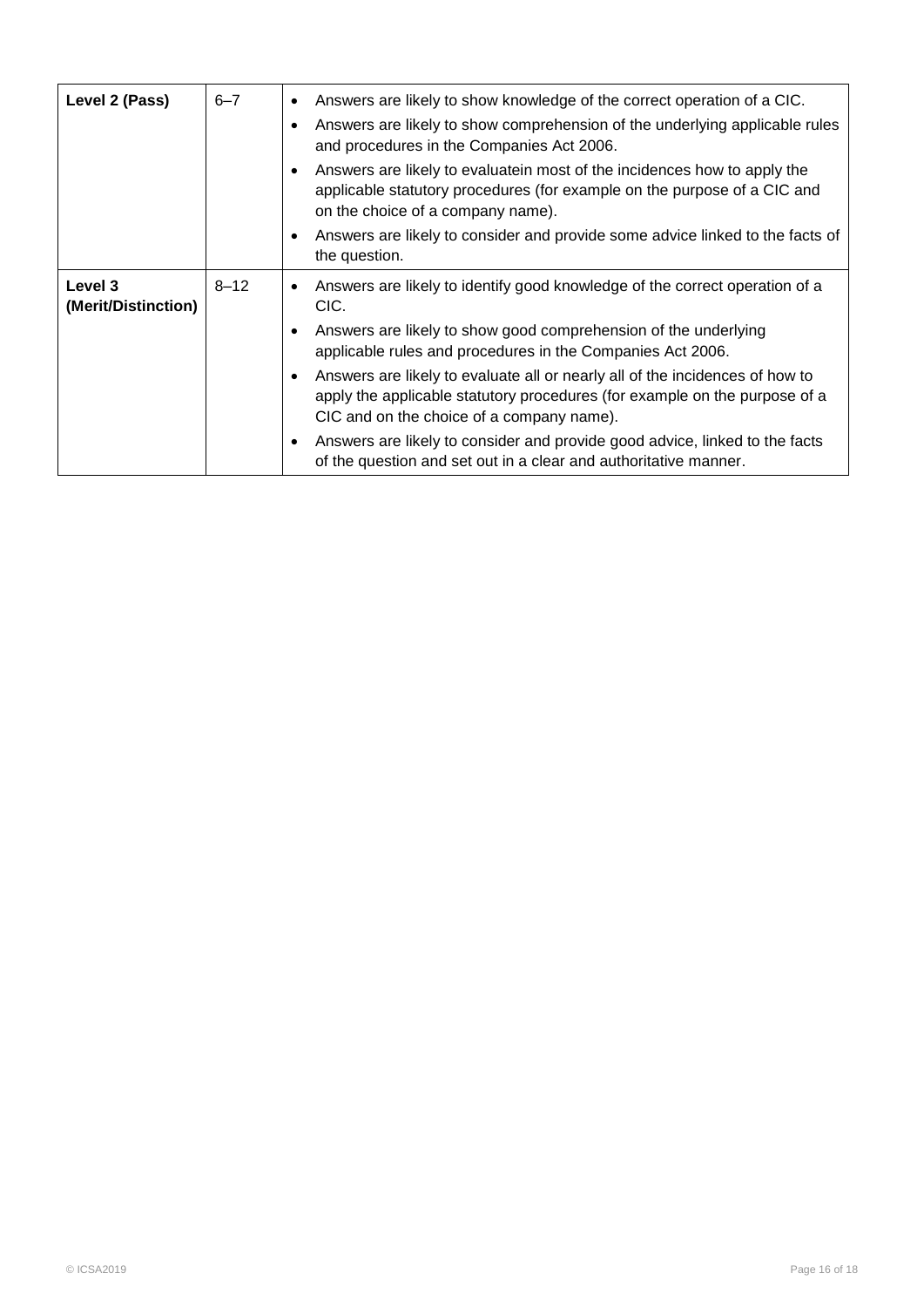| Question<br>number | <b>Indicative content</b>                                                                                                                                                                                                                                                                                                                                                                                                                                                                                                                                                                                                                                                                                                                                                                                                  |  |  |  |  |
|--------------------|----------------------------------------------------------------------------------------------------------------------------------------------------------------------------------------------------------------------------------------------------------------------------------------------------------------------------------------------------------------------------------------------------------------------------------------------------------------------------------------------------------------------------------------------------------------------------------------------------------------------------------------------------------------------------------------------------------------------------------------------------------------------------------------------------------------------------|--|--|--|--|
| 12(b)<br>13 marks  | Answers should identify the various ways in which a company's existence may come to an end<br>and the alternative to ending the company's existence. Answers should link the particular<br>circumstances of the question (for example there are assets in the business which must be<br>disposed prior to a dissolution, and as it is a public limited company, re-registration to a private<br>limited company is a pre-requisite for a voluntary application to strike off) to the advice given.                                                                                                                                                                                                                                                                                                                         |  |  |  |  |
|                    | Answers could include the following content:                                                                                                                                                                                                                                                                                                                                                                                                                                                                                                                                                                                                                                                                                                                                                                               |  |  |  |  |
|                    | At the end of the construction project there are three routes that Frank may wish to consider:<br>voluntary application to strike off, winding-up and leaving the company dormant.                                                                                                                                                                                                                                                                                                                                                                                                                                                                                                                                                                                                                                         |  |  |  |  |
|                    | Pursuant to s.1003 Companies Act 2006, a private company which is not trading may make a<br>voluntary application to have the company's name struck off the Register and the company<br>dissolved. This procedure may not be used if, within three months of the proposed application,<br>the company has changed its name, traded, disposed of property, or engaged in any activity<br>other than that required to effect the dissolution. All property (for example the plant and<br>machinery) must be disposed of, otherwise upon dissolution it will pass to the Crown as Bona<br>Vacantia (i.e. ownerless assets).                                                                                                                                                                                                   |  |  |  |  |
|                    | The voluntary application route is only available for private limited companies. Therefore, as the<br>company is currently a public limited company, an additional action would need to have been<br>taken in advance to re-register the company as a private limited company.                                                                                                                                                                                                                                                                                                                                                                                                                                                                                                                                             |  |  |  |  |
|                    | If Frank will ensure the project is adequately funded, it will most likely remain solvent and<br>therefore at the end of the project he may wish to consider a members' voluntary winding up.<br>This is a winding up under which the directors must have prepared a statutory declaration within<br>the five weeks immediately preceding the resolution to wind up that they are of the opinion that<br>the company will be able to pay its debts in full within a period not exceeding 12 months from<br>commencement of the winding up. Frank should be warned that great care must be taken when<br>preparing the declaration because if a director makes such declaration without reasonable<br>grounds and the debts are not paid, the directors are liable to a fine or imprisonment (s.89<br>Insolvency Act 1986). |  |  |  |  |
|                    | At the end of the project the company may remain as a dormant company. A dormant company<br>is one which has not traded or has ceased trading and has no accounting transactions that need<br>to be entered in its financial records. A company which qualifies as dormant ishowever subject to<br>filing obligations with the Registrar of Companies and these must continue to be complied with<br>whilst the company remains in existence.                                                                                                                                                                                                                                                                                                                                                                              |  |  |  |  |

| Level          | <b>Mark</b> | <b>Descriptor</b>                                                                                                                 |
|----------------|-------------|-----------------------------------------------------------------------------------------------------------------------------------|
|                | 0           | No rewardable material.                                                                                                           |
| Level 1 (Fail) | $1 - 6$     | Answers are unlikely to identify more than one of the choices available for the<br>$\bullet$<br>companyat the end of the project. |
|                |             | Answers are unlikely to clearly define the choices available for the company at<br>the end of the project.                        |
|                |             | Answers are unlikely to link the facts in the question to provide relevant advice.                                                |
|                |             | Answers are also unlikely to include, where appropriate, any understanding of                                                     |